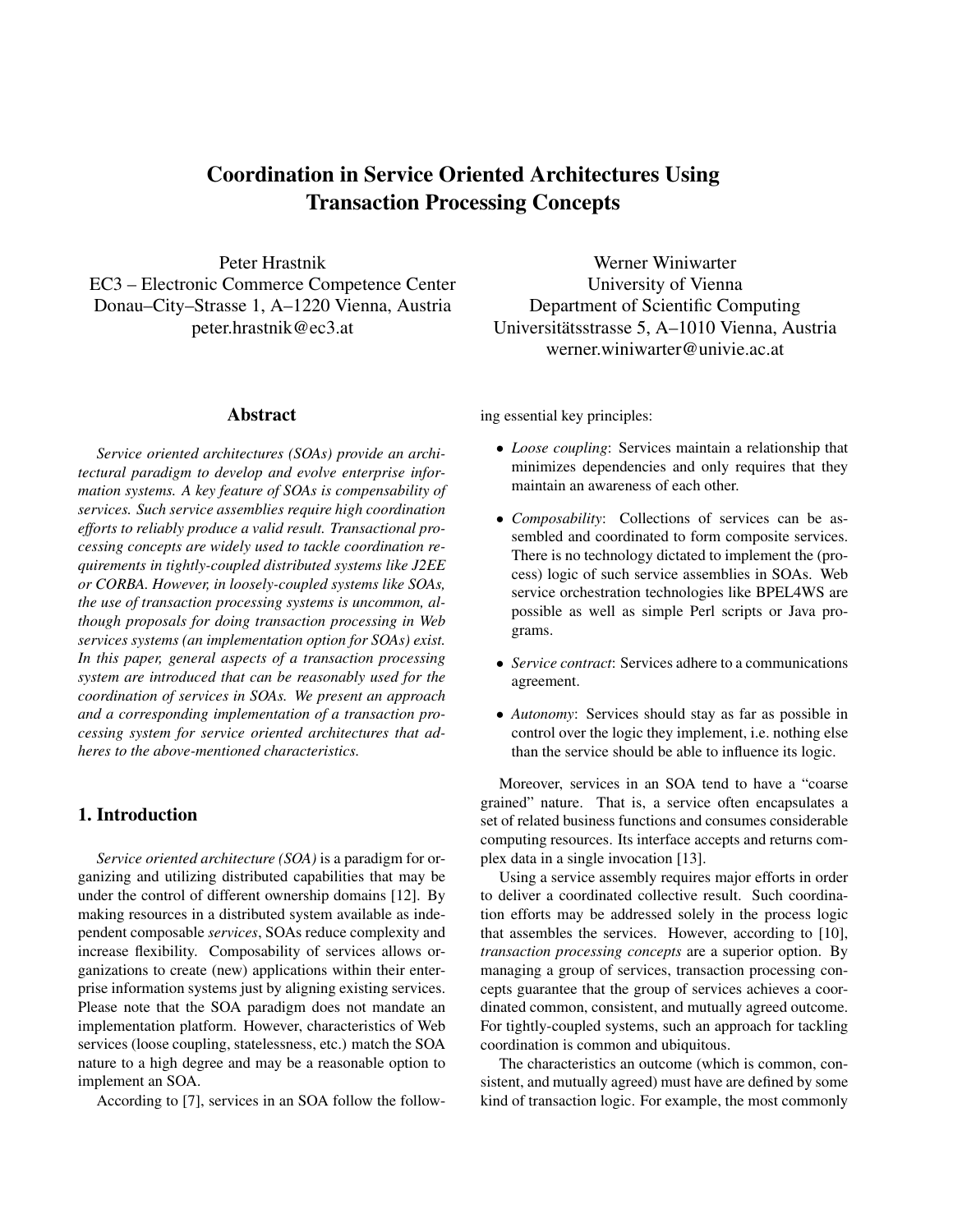known type of transaction logic is called *ACID* [9]. In case the ACID attributes atomicity, consistency, isolation, and durability are honored, a common, consistent, and mutually agreed outcome is guaranteed.

Transaction processing concepts are preferably used in transaction processing systems, where the system takes care of managing transaction specific tasks and achieving an outcome as described above. Thus, the coordination of a service assembly may be achieved by choosing a particular kind of transaction logic and enacting it by using a transaction processing system that manages the involved services as demanded by the transaction logic.

In this paper, we introduce requirements of a transaction processing system that can be reasonably used in SOAs, regardless of the SOA's implementation technique. Moreover, we present an implementation of such an SOA transaction processing system.

The paper is organized as follows. Section 2 presents relevant related work. The basic requirements an SOA transaction processing system should have are described in Sect. 3. Section 4 outlines the approach to achieve the basic requirements and Sect. 5 shortly discusses a realization of this approach.

# 2. Related Work

Well-known organizations like SUN, IBM, Microsoft, OASIS, etc. have published proposals that deal with transactional processing in the Web service world: Business Transaction Protocol (BTP) [1], WS–Coordination/WS– AtomicTransaction/WS–BusinessActivity (WS–TX family) [11], and WS Composite Framework (WS–CAF) [4]. These proposals are very similar and differ only in details while the basic building blocks are elementary the same. They describe components and their roles in a distributed transaction processing system, and according communication protocols.

These communication protocols are based on the semantics of advanced transaction models (ATMs) [5]: ATMs express arbitrary transaction logics, and not only ACID transaction logic. Several advanced transaction models were presented that differ significantly from ACID style transactions. Mostly, ATMs try to relax ACID style transaction logic because its rigid demands are not appropriate for several application areas. Prominent examples for such ATMs are SAGAs [8] and multilevel transactions [17].

To describe transaction logics, formal models have been developed: Jim Gray and Andreas Reuter developed such a formal model in [9]. ACTA [3] is a very comprehensive model that captures transaction logics formally. ASSET [2], Bourgogne Transactions [15], and TWSO [10] are based on ACTA and enable arbitrary transaction logics in different environments: Imperative programming languages (AS-

SET), J2EE environments (Bourgogne Transactions), and Web service orchestrations (TWSO).

# 3. Fundamental Requirements for an SOA Transaction Processing System

## 3.1. Applicability and Reliability in Distributed Systems

SOAs are distributed systems. According to [6], a distributed system consists of a collection of autonomous computers, connected through a network and distribution middleware, which enables computers to coordinate their activities and to share the resources of the system, so that users perceive the system as a single, integrated computing facility.

Thus, a central requirement for an SOA transaction processing system is that it is designed to be usable in such distributed environments. Mainly, a dedicated component (*"transaction monitor"*, as described in Sect. 4), which offers transaction related services, manages and communicates transaction related matters, and is able to participate in the distributed system's communication, satisfies this demand.

Moreover, since such a central component is essential for many tasks in the distributed system, it has to be reliable to a high degree and virtually always working.

#### 3.2. Advanced Transaction Logic

Common transaction systems found in relational databases or distributed systems platforms like J2EE or CORBA offer (mostly only) ACID transaction logic. ACID works well in tightly-coupled systems and is employed ubiquitously. However, transaction logic that follows ACID principles may not be practical in SOAs because of their inherent *loosely-coupled* and *coarse grained* nature. Potts et al. [14] even assert that "transaction semantics that work in a tightly-coupled single enterprise cannot be successfully used in loosely-coupled and/or multi-enterprise networks ...".

Two aspects of ACID transaction logics are problematic in SOAs. The *atomicity* requirement may not be adequate because it is likely that a service assembly overall succeeds even in case some of the services fail. The *isolation* requirement that prevents concurrency problems can be only realized by using rigid locks. That is, only a single transaction is allowed to access resources that are involved in this transaction as long as it is active. Other transactions have to wait until the transaction is finished. Therefore, the longer a typical transaction takes, the more the performance of the overall system decreases. Because of the coarse grained nature of services in an SOA, service calls tend to be time-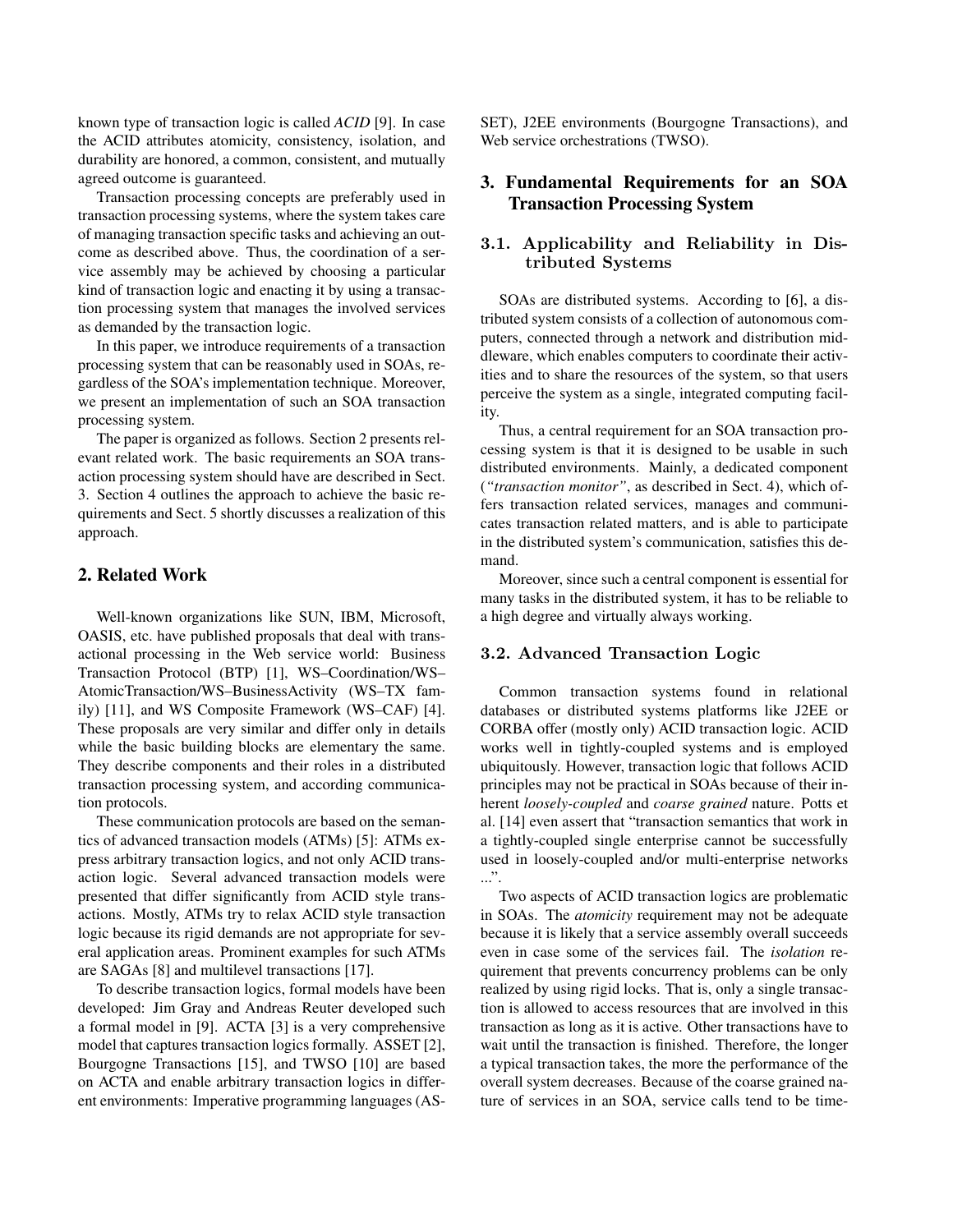consuming and locking resources to achieve isolation may not be feasible.

Thus, common transaction systems are  $-$  generally speaking — inappropriate to handle coordination in SOAs. However, *advanced transaction models* are around for years and many ATMs that relax the rigid demands of ACID transactions have been proposed. In fact, proposals for Web service transaction processing (BTP, WS–TX family, and WS–CAF) make use of SAGAs and multilevel transactions. Such types of advanced transaction models are also appropriate to coordinate service assemblies in an SOA. Therefore, an SOA transaction processing system must support ATMs, i.e. it must enable the enactment of more kinds of transaction logic than just ACID logic.

## 3.3. Arbitrary Advanced Transaction Logic

In contrast to transaction processing in tightly-coupled systems, which is "omnipresent", transaction processing in loosely-coupled systems is rather uncommon, and transaction proposals for Web services (BTP, WS–TX family, and WS–CAF) had marginal influence on this situation.

A common shortcoming of these proposals is that they offer *de facto* only a fixed set of ATMs: Actually, the usage of arbitrary advanced transaction models is considered by the WS–TX family and WS–CAF. However, to do so it is necessary to introduce a new communication protocol and how this is done is omitted. Moreover, such an approach seems to be unwieldy because, most likely, a large amount of the components participating in the transaction system have to be updated in a non-standardized way in order to be aware of such new communication protocols. Huge efforts would have to be undertaken and would discourage users from using arbitrary transaction semantics.

According to [16], no out-of-the-box set of advanced transaction models can satisfy all requirements of all domains that want to do transactional (Web) service processing. According to this statement, service coordination using transaction processing concepts in SOAs would need the possibility to employ arbitrary transaction logic. We believe that this is reasonable and that arbitrary advanced transaction logic should be inherently supported by SOA transaction processing systems: As well as it is pointless to offer a fixed set of process logics in the assembly, it is ineffective to offer a fixed set of transaction logics.

## 4. Approach

To realize a transaction processing system that satisfies the requirements stated in Sect. 3, we use an approach based on ACTA [3] and inspired mainly by [10] as follows.

Basically, transaction logic is constructed from several (small-scale) transactions, where each transaction manages one ore more service–activities (see below for details on synchronization issues). In this paper, the term *service– activity* comprises the actions that happen when a service is invoked.

Such transactions are controlled by *transaction primitives*, which are special commands that are used for directing transactions. We use the following set of transaction primitives, which should be sufficient for SOA transaction processing systems. begin starts a transaction. In case the outcome of the associated service–activities of a transaction is considered to be successful, the transaction is terminated with a commit. Changes that happened in the committed transaction's scope are made permanent. When the outcome of the service–activities is considered to be erroneous, abort cancels a transaction. All changes made so far by the service–activities are revoked without any traces and the transaction is terminated. For ACID transaction logic, these three types of transaction primitives would be sufficient. However, advanced transaction logics for SOAs require an additional compensate transaction primitive that enables *compensation* of an operation: In case the changes of the service–activities of an already committed transaction should be undone, compensation is used to perform some forward actions that neutralize the already persisted changes. In contrast to an abort, compensation needs no locks on the corresponding resource. Thus, undoing the outcome of an operation will be generally feasible also in loosely-coupled systems by using compensation. However, after compensation, it is visible that the original service– activities took place. Moreover, it should be noted that there may be service–activities that cannot be compensated at all because their outcome is not compensatable by nature. In business terms, compensation resembles the "cancellation" concept.

Because a transaction manages service–activities, transaction primitives indirectly influence the logic of services. For example, let  $t_1$  be a transaction that manages the service–activity  $a_1$  of a service s. An abort on  $t_1$  would stop the execution of  $s_{a_1}$  and all changes that were made in the course of  $s_{a_1}$  would have to be removed without any trace. It should be noted that this violates the autonomy principle of SOAs to some degree. However — as described below — the services decide how to react on transaction primitives and therefore keep autonomy to a high degree.

To *orchestrate* transactions efficiently, *transaction dependencies* are used. Such a transaction dependency consists of a *source state* and an *effect*. The source state is defined by a particular state of one or more transactions in the transaction processing system. The effect comprises the issuing of transaction primitives. The effect is executed when a particular state emerges. For example, a transaction dependency could state that when transaction  $t_1$  has been committed and transaction  $t_2$  has been aborted, transaction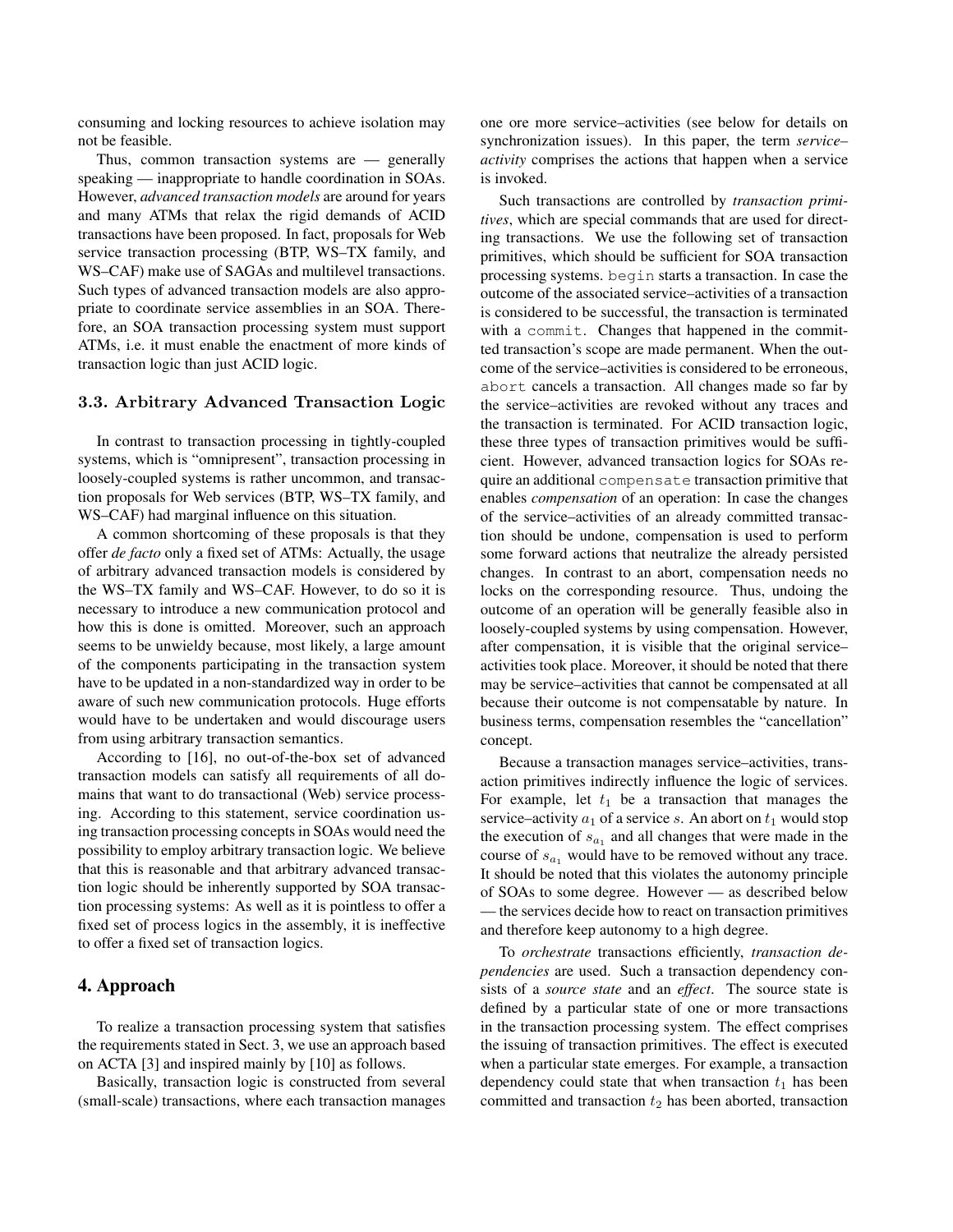$t_3$  should be compensated.

It should be stressed that  $-$  in contrast to the existing Web service transaction proposals — a transaction processing system that supports the concepts of transaction primitives and transaction dependencies as described above supports arbitrary transaction logic inherently. No system update is necessary to incorporate new transaction logic.

To realize an approach as described above in an SOA environment, we use an architecture as shown in Fig. 1.



## **Figure 1. Architecture of an SOA transaction processing system.**

The *service assembly* combines a group of services using some process logic. Thus, it invokes service–activities in well-defined sequences and/or concurrencies. To coordinate these services, the assembly employs transaction processing concepts as follows: It sets up transaction dependencies and controls transactions by issuing transaction primitives on transactions. By using these tools, an arbitrary transaction logic is defined.

All these *transaction-related matters* are carried out by the *transaction monitor*, a central highly-available component that manages all transaction-related matters in the SOA transaction processing system. First and foremost, the transaction monitor receives *transaction primitives* and forwards them — if necessary and valid — to affected services. When a transaction involves more than one service–activity, the transaction monitor executes *synchronization protocols* in order to assure a consistent outcome. We use the *two phase commit protocol* [9] to ensure a consistent atomic outcome. It should be noted that in our system coordinating a group of service–activities by associating them to a single transaction is only possible if an atomic outcome is desired. Otherwise, transaction dependencies and/or transaction primitives have to be used as described above to decide what a consistent outcome is. In addition, not only the commit primitive but also others, like compensate, may be synchronized using the two phase commit protocol for achieving an atomic outcome. Finally, the transaction monitor keeps track of *transaction dependencies* and executes dependency effects when a corresponding state emerges. For example, let dependency  $d_a$  state that when transaction  $t_1$  is in state aborted, transactions  $t_2$  and  $t_3$  should be compensated. As soon as a commit on  $t_1$  finishes, the transaction monitor will issue compensate primitives to  $t_2$  and  $t_3$ .

The service assembly states transaction-related matters. According to these matters, the transaction monitor sends appropriate transaction primitives to affected services. These services have to fulfill certain requirements in order to participate reasonably in the transaction processing systems. In order to honor the *service contract* demand in Sect. 1 entirely, the service contract is augmented by transaction specific service capabilities. Thus, the whole system is aware of the transaction primitives and synchronization protocols a service can handle. Consequently, a service has to implement the transaction primitives and synchronization protocols that are stated in the service contract. By leaving the responsibility for the implementation of transactionrelated matters to the services, the *autonomy* principle of SOAs is honored to a high degree.

Often, when a service is invocated, it must be aware whether a transaction is involved and  $-$  if so  $-$  which particular transaction is to be considered. For example, a service that supports abort and commit primitives will probably store temporary results and lock resources when a transaction is involved — measures that are not necessary when no transaction is involved. We use a *transaction context* to propagate transaction-related information in the distributed system. Every communication action in the SOA that is related to a transaction must be supplemented by this transaction context. Thus, components are aware if a transaction is involved and which particular transaction is to be considered.

# 5. Prototype

We have implemented the approach described in Sect. 4 using Java technology for SOAs based on Web services. SOAP handles communication in the entire system, including transaction-related matters like transaction primitives or synchronization protocol commands. The *transaction context* is propagated in the SOAP headers of the SOAP messages. We used Apache AXIS running in a Tomcat Servlet container for all participants in the distributed system to carry out the SOAP communication.

*Service assemblies* are expressed using Java. A library encapsulates transaction-related SOAP communication for the assembly. That is, setting up transaction dependencies and issuing transaction primitives is a matter of using API calls. The *transaction monitor* is implemented as a SOAP Web service. Common techniques for achieving